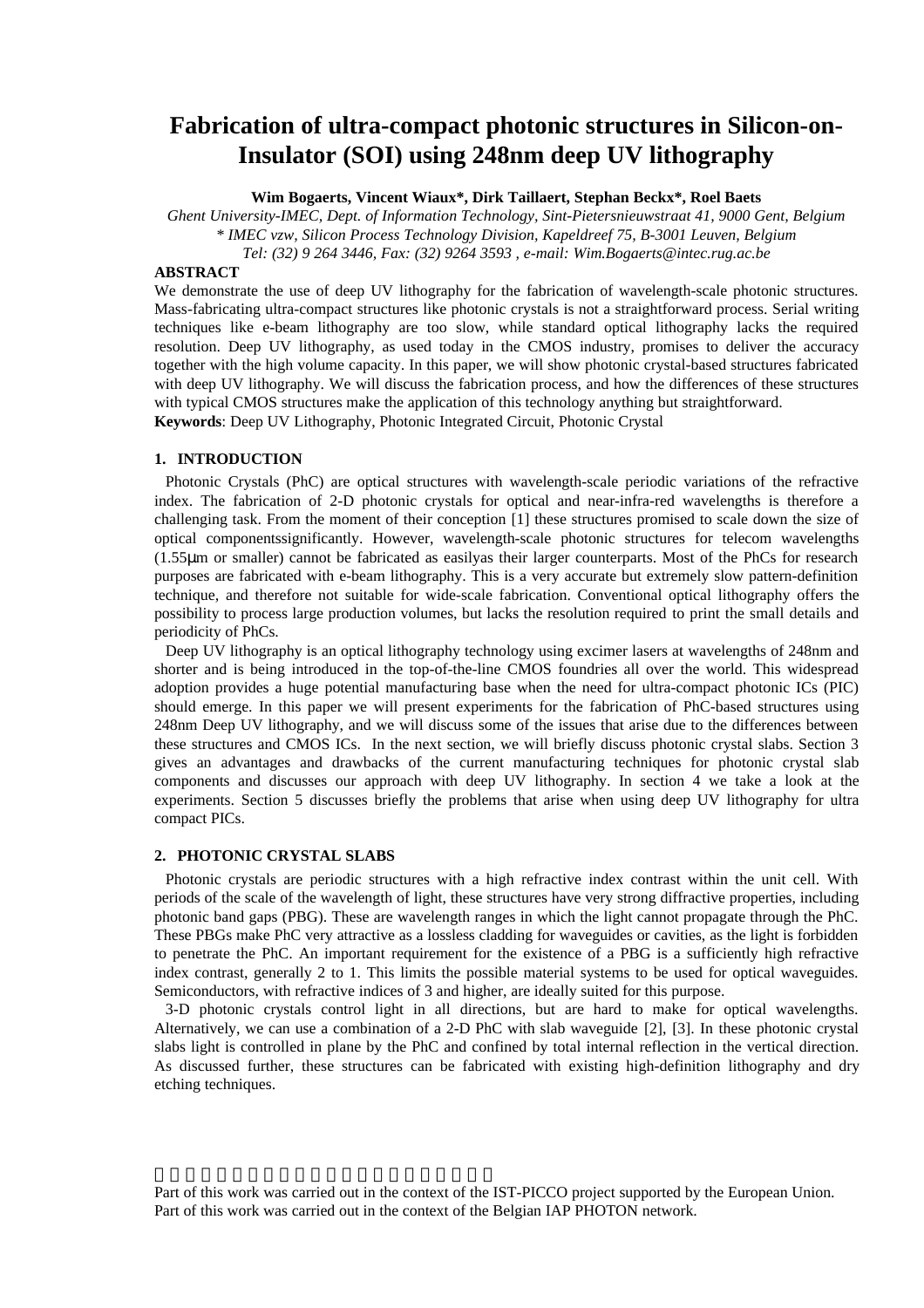# **3. FABRICATION OF ULTRA-COMPACT PHOTONIC CIRCUITS**

The techniques of the fabrication of ultra-compact photonic ICs are similar to those used in the CMOS industry: The patterns of the structures are defined in a photoresist layer on the wafer and then transferred into the semiconductor using an etching process. However, when the feature size of the structures grows smaller, the manufacturing process is being tailored more and more to suit the structure. Therefore, the manufacturing techniques for CMOS cannot be ported to any other type of structure in a straightforward way.

#### **3.1 Pattern definition**

For the fabrication of ultra-compact photonic ICs we need to write features of submicron size with a precision of tens of nanometers. For experimental purposes, e-beam lithography is best suited for this purpose. With this technique, every structure is written directly into a photoresist by a narrow electron beam. Structures with a size down to 50nm can be defined in this manner. However, each structure is written one after the other, i.e. in a serial way, making the overall process slow. It can take several hours to write not even a very complex PIC.

For mass fabrication, a parallel process is needed that can print all patterns at the same time. Optical lithography has always been the workhorse for this purpose, but it is limited by optical diffraction. Features smaller than the optical wavelength become fuzzy or don't print at all. Therefore the next generation of optical lithography employs excimer lasers with wavelengths in the deep UV, starting at 248nm and 193nm with research being conducted at 157nm. At these wavelengths it is possible to fabricate certain isolated structures with dimensions below 100nm [4].

For periodic structures, like photonic crystals, optical lithography imposes a limit on the periodicity. The period of the smallest periodic structure that will still print is defined by the illumination wavelength divided by the numerical aperture (NA) of the lens system used [5]. With NAs of 0.6 or larger now common in high-end deep UV steppers, the smallest usable period for 248nm lithography is therefore about 400nm.

The facilities we used at IMEC for the experiments described in this paper were consist of an ASML PAS 5500/300 deep UV stepper with an illumination wavelength of 248nm. The stepper uses 8" wafers and is attached to an automated wafer-processing track.

#### **3.2 Silicon-on-Insulator as a material system**

There are many available materials for photonic ICs: from polymers or glass to III-V semiconductors and silicon. For these experiments with deep UV lithography we opted for silicon-on-insulator, a material system consisting of a silicon wafer with a layer of silica  $(SiO<sub>2</sub>)$  and a layer of silicon on top. For our purposes, this material has multiple advantages. First, it is optically transparent at 1.55μm. There is also a strong refractive index contrast between the top silicon layer ( $n = 3.45$ ) and the buried oxide ( $n = 1.45$ ), making the top silicon a good optical waveguide. Furthermore, the high refractive index of silicon makes it possible to use the material for photonic crystals, which require a high refractive index contrast. The combination of the high vertical contrast and the photonic crystal makes it possible to design lossless photonic crystal waveguides in this material, especially when removing the buried oxide near the photonic crystal [6]. However, the deciding factor in our material choice was the availability of SOI as 8" wafers that were compatible (both in for factor as in chemical composition) with the processing equipment. The SOI wafers we used were standard Unibond wafers purchased from SOITEC, with a buried oxide of 400nm and a top silicon layer of 205nm.

#### **3.3 Photonic crystals versus contact holes**

PhCs are dissimilar to any structure used in CMOS. Planar photonic crystals with a PBG for TE consist of triangular lattices of holes with an radius/pitch ratio (*r/a*) of 0.3 or even larger. In contrast, contact holes used in CMOS circuits are designed square, and are never packed as dense as PhCs. Fabrication rules valid for contact holes can therefore not be applied to photonic crystals in a direct way. Nevertheless, the first fabrication tests were performed using a CMOS process evaluation mask with dense contact holes. The mask consisted of square lattices of holes of various size and pitch, with an *r/a* ratio of 0.25 or smaller. To make superdense lattices similar to photonic crystals, we overexposed these structures to print the holes larger with the same pitch.

## **4. EXPERIMENTAL RESULTS**

#### **4.1 Square lattices**

The first lithography tests were conducted with promising results. The tests were carried out using this CMOS process evaluation mask. We manufactured lattices with pitches from 400nm to 600nm, and reached *r/a*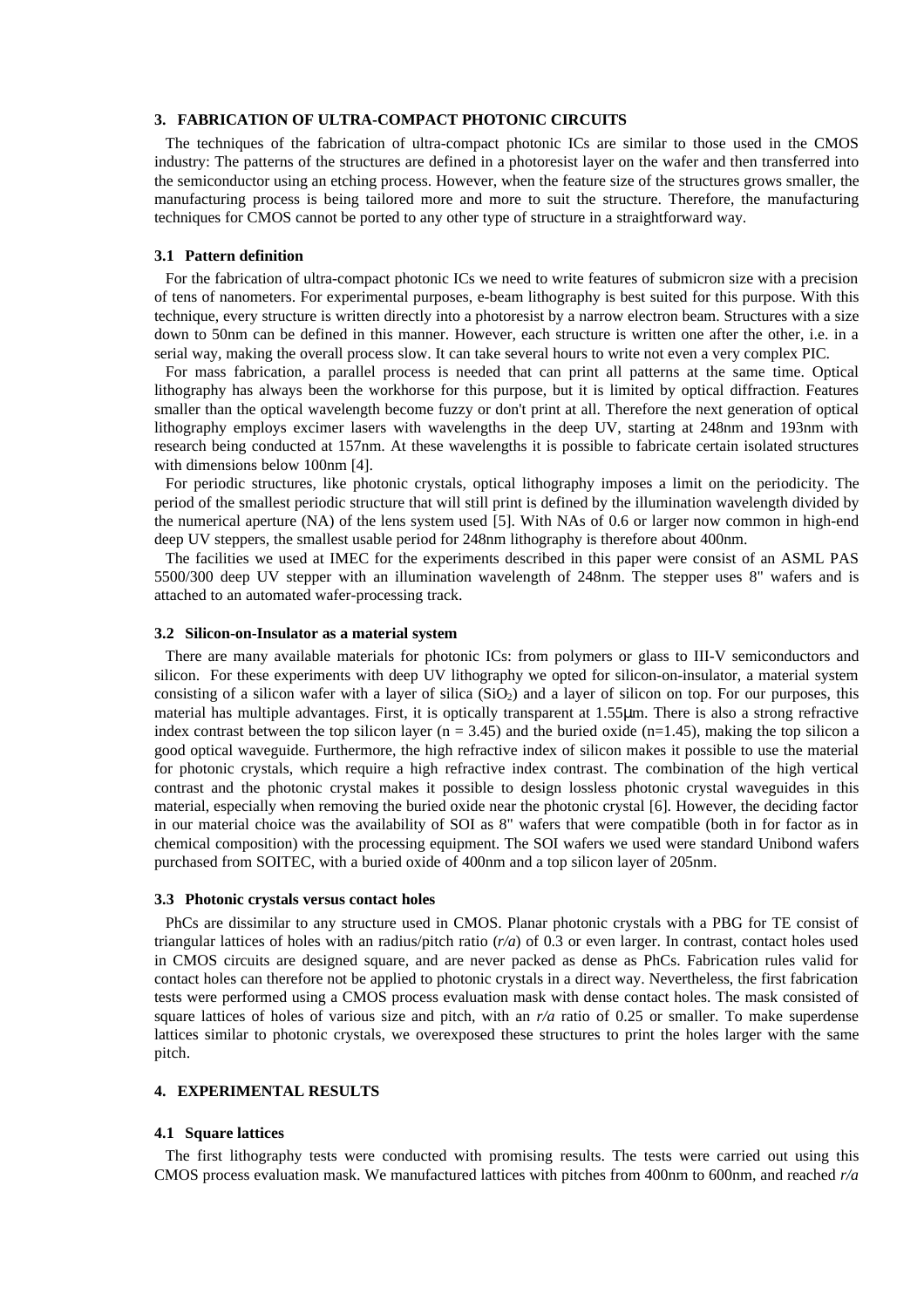ratios of 0.25 to 0.35 using overexposure. For each target we had an adequate budget in both focus and exposure dose.

The etching process of these structures was evaluated on a-SOI wafers. These are wafers with a similar layer structure as the commercial SOI wafers we used, but the top silicon layer is replaced by an layer of amorphous silicon. These wafers can be fabricated in-house from ordinary silicon wafers. Although the a-SOI layer structure is different from crystalline SOI from the viewpoint of optical components, it has comparable etch properties at a substantially lower cost per wafer. Etch tests on these a-SOI wafers show holes with straight sidewalls in both the a-Si layer and the oxide layer, with no discernible discontinuities between the different layers. Sidewalls have little deviation from the vertical and show very little roughness. We also performed the same test on a standard SOI wafer. This showed similar quality of sidewall smoothness.



(a) (b) *Figure 1. 250nm densely packed holes with a pitch of 500nm (r/a=0.25) in a-SOI. The a-Si top layer is 200nm thick, the buried oxide 400nm.*

## **4.2 Superdense hexagonal lattices**

From these first tests we can conclude that it is possible to fabricate superdense lattices of holes. For further tests, a process evaluation mask for photonic crystal-like structures was designed. This mask contains triangular lattices with various pitch and hole size, both for inspection in top-down view as cross-section. It also contains some photonic crystal designs described in literature, where necessary adapted to the SOI layer structure [7], [8].

Lithography tests on these structures show well defined resist patterns for the holes. The holes on the reticle are defined as hexagons in a triangular lattice, but they are rounded by the lithography process. For the various pitches and *r/a* ratios the holes are very uniform throughout the lattice (Figure 3a-b). Only for the extremely dense (*r/a* > 0.4) holes at the smallest pitches (400nm, 450nm) the resist between the holes is broken down (Figure 3c). This is mainly due to the strong effect of sidelobes from the hole's image in the resist.



*Figure 3: Resist patterns of a triangular lattice of holes. (a,b) Holes of 300nm diameter at a 500nm pitch (r/a=0.3) at various magnification. (c) Holes of 320nm diameter at 400nm pitch (r/a=0.4), showing broken down resist patterns between the holes.*

## **5. FABRICATION ISSUES**

Although the first experiments discussed above gave rise to promising prospects for the fabrication of photonic ICs with deep UV lithography, there are some issues that need to be addressed. First, there is the problem that not all structures require the same illumination energy to print on target. Another problem is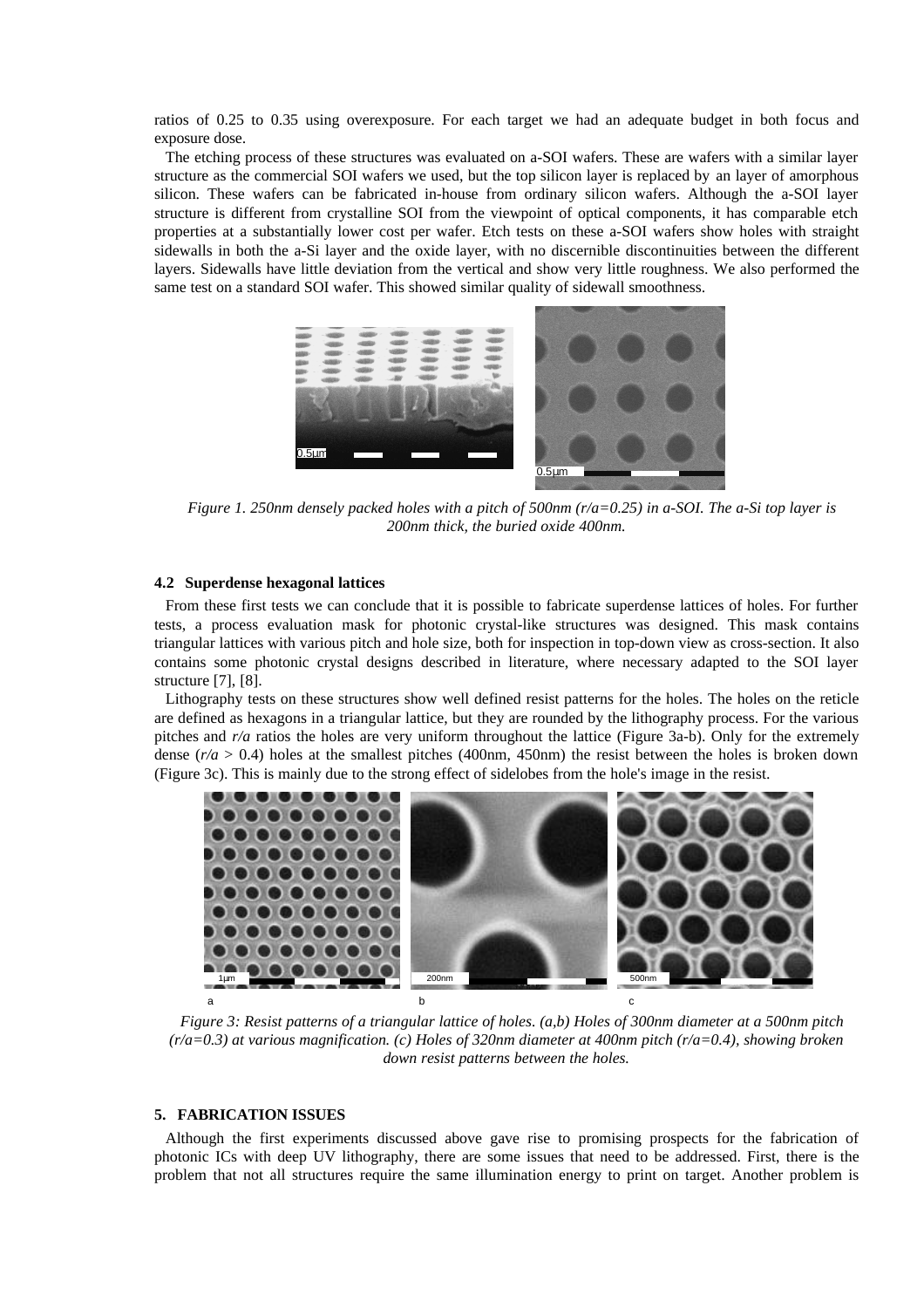proximity effects: the shape and size of a structure is changed with the presence or absence of a neighbouring structure.

## **5.1 Different structures need different energy**

A lot of passive PICs can be fabricated in a single lithography steps: All the structures are on the same layer and require the same etch depth. However, as the structures shrink, it becomes more difficult to print all elements with the same exposure energy. Narrow lines (e.g. waveguides) require far less energy than small holes (e.g. photonic crystals) . Using different lithography steps for each type of structure could solve this issue, but this requires submicron alignment of the different lithography steps. A more flexible way is to apply a bias to the structures on the reticle so they need the same exposure energy to print on target. To model this bias correctly is very difficult, and experiments are planned to establish the correct bias for various optical structures so they can be printed together with photonic crystals.

## **5.2 Optical proximity corrections**

Photonic crystals are dense periodic structures. When printing these structures, neighbouring structures tend to influence each other. This is true for e-beam lithography, where scattered electrons add to the exposure of other holes. The effect is more profound with optical lithography, as the image of each hole exhibits sidelobes that overlap with the neighbouring holes. Because all the holes are illuminated simultaneously, the effects interfere coherently, so holes can influence each other either positively (i.e. adding to the hole's exposure and therefore increasing the hole size) or negatively (decreasing the hole size). This is called optical proximity effects (OPE).

In the bulk of a PhC lattice, one does not notice OPE, because the symmetry makes all holes equal, and the illumination energy is chosen to print these holes on target. However, at the boundaries of the crystal holes lack one or several neighbours, changing the OPE. Therefore these holes might print different from those in the bulk. As the functionality of PhC-based components is often determined by the defects in the lattice, OPE at the crystal boundaries has a profound effect. As an illustration, we exaggerated the OPE in Figure 3. The holes on the reticle are designed identical, but print differently after lithography. Therefore, to print these holes correctly, optical proximity corrections (OPC) have to be applied at the boundaries. These OPCs need to be included in the mask design. Experiments with optical proximity corrections for photonic crystals are now being conducted.



*Figure 3. Exaggerated illustration of Optical Proximity Effects (OPE). Although the holes on the reticle are all of the same size (a), the holes in the bulk of the lattice print different than the holes near the waveguide (b), so to correct for this optical proximity corrections (OPC) should be added to the mask (c).*

## **6. CONCLUSIONS**

Our first experiments show that ultra-compact PICs, including photonic crystals, can be made with deep UV lithography. First lithography and etching experiments with photonic crystals in SOI showed well-defined holes with very little edge roughness. However, different structures (like holes and lines) may need widely different illumination conditions, and optical proximity effects for PhCs should be corrected at the mask design stage.

## **ACKNOWLEDGEMENTS**

Wim Bogaerts acknowledges the Flemish Institute for the industrial advancement of scientific and technological Research (IWT) for a specialisation grant.

The authors would like to thank Diziana Vangoidsenhoven for the wafer exposures, and Rudi de Ruyter and Johan Mees for their work on the mask design.